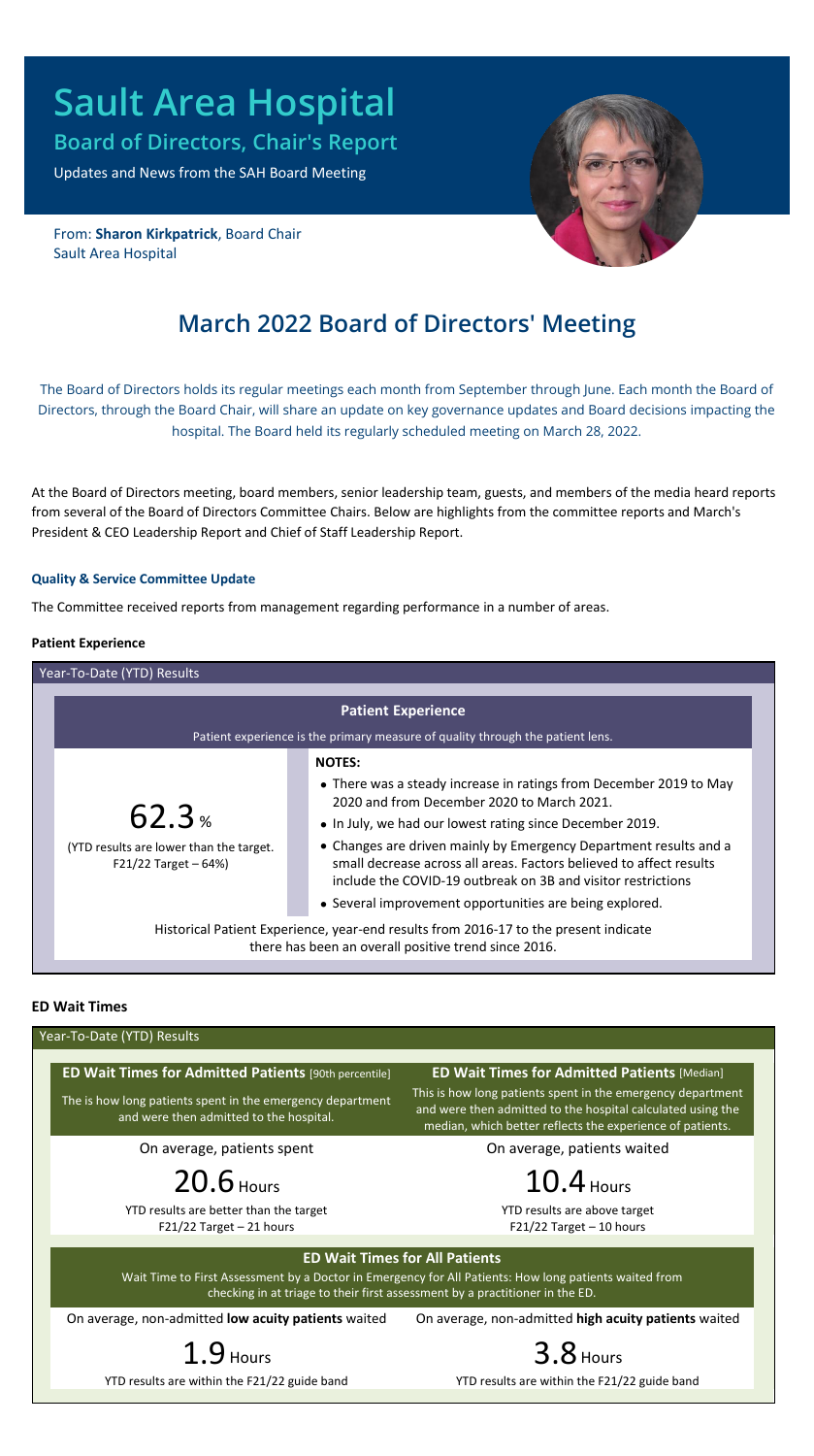**Pay for Results (P4R) Metrics** — Provincially, all P4R metrics are up anywhere from 9 - 97%. Hospitals across the province have struggled since the New Year, particularly with Ambulance Offload Time (AOT) and length of stay (LOS) for admitted patients.

| January Results                                                                                                                                                             |              |  |  |
|-----------------------------------------------------------------------------------------------------------------------------------------------------------------------------|--------------|--|--|
| <b>Ambulance Offload Time</b> [90th percentile]                                                                                                                             |              |  |  |
| Ontario                                                                                                                                                                     | <b>SAH</b>   |  |  |
| $71$ Minutes<br>(An increase of 97.2%)                                                                                                                                      | 66 Minutes   |  |  |
| SAH's performance ranks 47th in the province, an improvement from 52nd last year.<br>SAH AOT has had a significant improvement of almost 30 min over the past three months. |              |  |  |
| Time to Inpatient Bed [90th percentile]                                                                                                                                     |              |  |  |
| Ontario                                                                                                                                                                     | <b>SAH</b>   |  |  |
| <b>33.4 Hours</b><br>(An increase of 38.7%)                                                                                                                                 | 19.5 Hours   |  |  |
| SAH's performance ranks 24th in the province.                                                                                                                               |              |  |  |
| <b>ED LOS for Admitted Patients</b> [90th percentile]<br>SAH<br>Ontario                                                                                                     |              |  |  |
| 44.0 Hours<br>(An increase of 37.5%)                                                                                                                                        | $27.4$ Hours |  |  |
| SAH's performance ranks 24th in the province.                                                                                                                               |              |  |  |

**ED Time to Physician Initial Assessment (PIA)** — Current performance is within the target guide band at 1.3h. The ED has seen a steady rise in PIA over the summer and fall of 2021, which may be attributed to patient volumes approaching prepandemic levels. The ED continues to work with many of the changes the ministry and the pandemic have placed on patients, staff and space. Some of these changes include working without hallway stretchers and chairs, enhanced isolation precautions, fewer staff due to sick time, and increasing occupancy on the inpatient units.

Strategies to improve initial assessment times include:

- MD triage and pre-assessment. It is anticipated that this will dramatically reduce PIA times, improve safety, and enhance the patient experience
- Physician shift allocation will be reviewed to match patient demand
- Review of the triage space and ED workflow processes
- ED and EMS leaders are working to address AOT, and an escalation process has been developed and implemented

The department continues to function with new post-pandemic realities. With the return to prepandemic volumes, there will be a need to maximize wait space.

**Collaborative Practice Strategy** — Collaborative Practice has many corporate and program-specific work plans in progress. Collaborative Practice and the Clinical Educator Team have been instrumental in the planning, developing, and implementing of COVID-19 guiding documents and Ministry directives.

**Accreditation Readiness** — The next Accreditation survey will be in April 2023. Accreditation Canada will be transitioning to a sequential or phased survey format by the end of 2023, and we will transition gradually to the new format after the April 2023 survey. Plans are in place to ensure organizational readiness. The accreditation process must be completed before the conclusion of the current accreditation cycle.

**Quality Committee Approved Terms of Reference** — The Committee's new Terms of Reference were approved at the February Board meeting.

# **Finance, Audit & Risk Committee Update**

**January 31, 2022, Financial Results** — SAH reports a \$0.3M YTD deficit from hospital operations compared to a budgeted deficit of \$4.0M for the same period.

The key drivers remain consistent with those provided in previous months; unexpected COVID-19 related funding, offsetting unfavourable volume-related funding. SAH will likely end the fiscal year in a balanced position.

#### **People & Culture Committee Update**

The People & Culture Committee has now approved the Terms of Reference and Work Plan and recommended that the Governance Committee review and recommend to the Board of Directors approval of the Terms of Reference and Work Plan.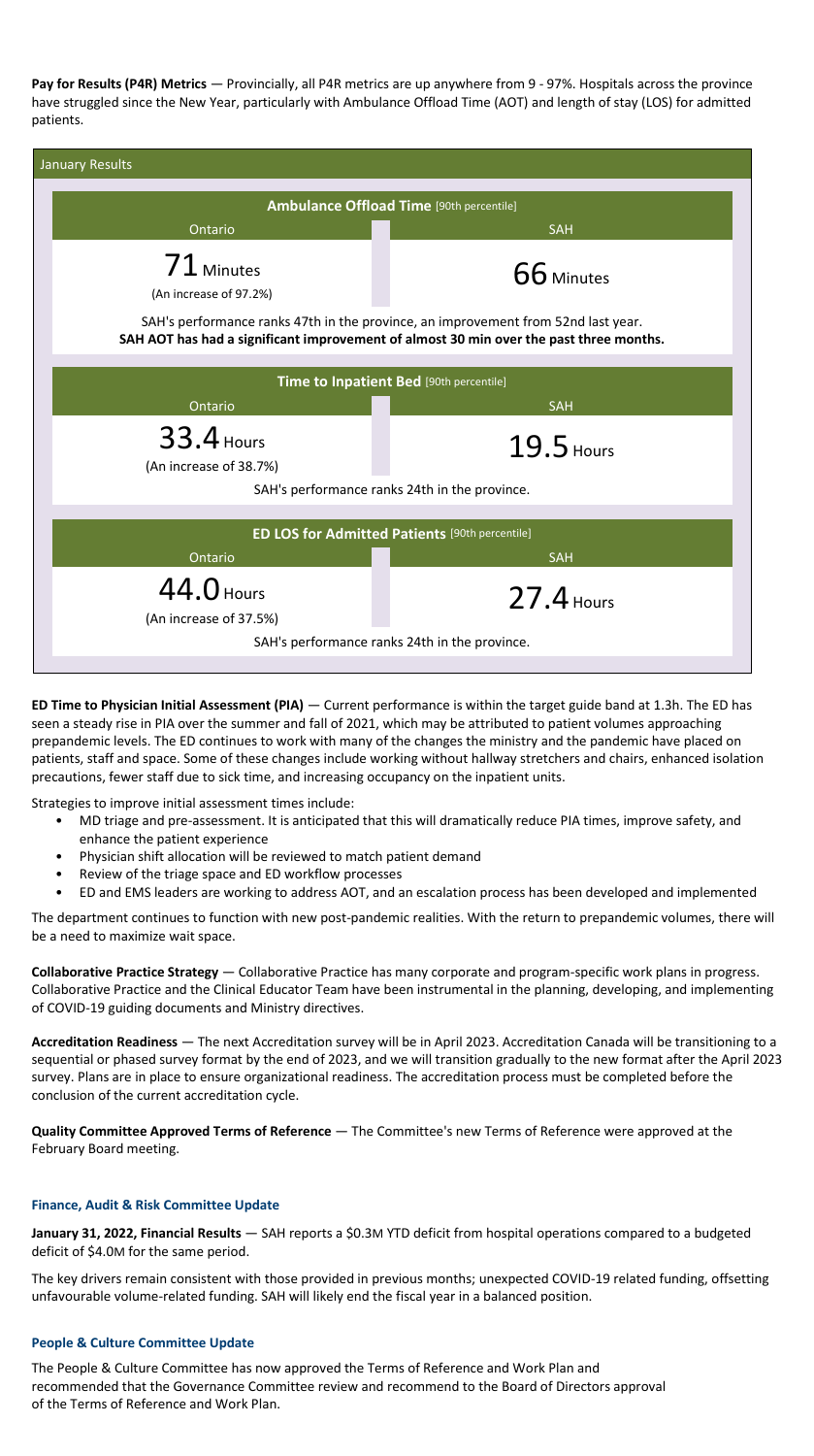# **The following are highlights of the Committee's discussion:**

**French Language Services (FLS)** — As part of SAH's commitment to providing excellent patient care, SAH is committed to ensuring members of the Francophone community are able to communicate and access services in French. The Committee reviewed and updated the FLS Board Policy to better address FLS at SAH and has recommended its approval to the Governance Committee for their review and their recommendation for Board approval.

**Workplace Planning (Employee)** — On an annual basis, an update is provided to the People & Culture Committee regarding workforce planning activity and trends. It was discussed how attracting, recruiting and retaining people builds our capacity, how workforce planning links directly to the delivery of care and how effective workforce planning contributes positively to engagement and mitigating financial risk. The Committee reviewed current demographics to predict future needs.

The Committee requested that future reporting include a workforce analysis review of current hospital staffing compared to how the hospital should be staffed. The Committee looks to better understand variances compared to planned staffing, including discussing risks and mitigation strategies.

**Compensation and Salary Administration** — Management provided an annual overview of SAH Compensation and Salary Administration for union, non-union and management staff. This compensation is primarily dependent on current legislation or established through collective bargaining.

**Occupational Health Safety** — Management reported on Health and Safety highlights, including incident analysis comparison over the last seven (7) years. As of reporting, there were no ministry orders.

# **Education Committee Update**

The Education Committee Annual Work Plan was reviewed, and no changes were required; however, depending on the impact of the multi-year Board Education Plan, there may be adjustments needed in September.

A framework for the development of a multi-year Board Education Plan was presented. The balance of the meeting was spent populating the framework. It was agreed that the eight functions of the Board, as outlined in the *Guide to Good Governance*, could be used as a foundational guide for the monthly topics, and all topic presentations are to focus on the Board's governance role. The draft plan will be shared with the Governance Committee and SLT.

#### **Governance Committee Update**

**Patient and Family Caregiver Declaration of Values** — The Committee reviewed and supported the recommendation to align with Algoma Ontario Health Team member organizations and adopt the Patient and Family Caregiver Declaration of Values, endorsed by the Patient and Family Advisory Council Citizens Reference Panel and AOHT partner organizations. Adopting this material will continue to meet legislative requirements and aligns with SAH iCcare values.

**2022-2025 Strategic Plan** — The Committee received a report on the ongoing work to finalize the 2022-2025 Strategic Plan and incorporate feedback from the February Board meeting.

**Board Recruitment** — The Board completed a review of current Board member skills/competencies to support its Board Recruitment Plan. The following skills/competencies should be considered; Knowledge of the health care system, Research Innovation and Transformation, Information Technology, Quality Patient Care, Knowledge of the Legal System and Labour Relations/Human Resources. It was also noted that the need for governance experience is an overall requirement.

There was agreement that consideration of specific skill sets would be a priority; in addition, focused recruitment of candidates with diverse backgrounds will be undertaken. Recruitment efforts will take a board approach, including promotion on the website, use of social media, targeted approach within personal and professional networks, and local organizations for targeted recruitment.

#### **Several items of significance were approved at this month's Board of Directors meeting.**

- 2022-2025 Sault Area Hospital Strategic Plan
- 2022-2023 Hospital Indicators, Metrics & Targets
- 2022-2023 Quality Improvement Plan
- Patient and Family Caregiver Declaration of Values
- The Board of Directors confirmed agreement with SAH becoming a formal become a member of the ONE Initiative

Over the coming weeks, we will be sharing information regarding each of these items with our staff, physicians, volunteers, partners, and community.

#### **Chief of Staff Leadership Report**

The [Chief of Staff Leadership Report](https://sah.on.ca/wp-content/uploads/2022/03/Chief-of-Staff-Leadership-Report-March-2022.pdf) to the Board provides updates on activities at SAH for March. The following are highlights from the report:

 At our February meeting, we welcomed Dr. Stephen Smith, our Chief for the ED group and Dr. Lorraine Sharp, who has joined our Medical Staff Association executive.